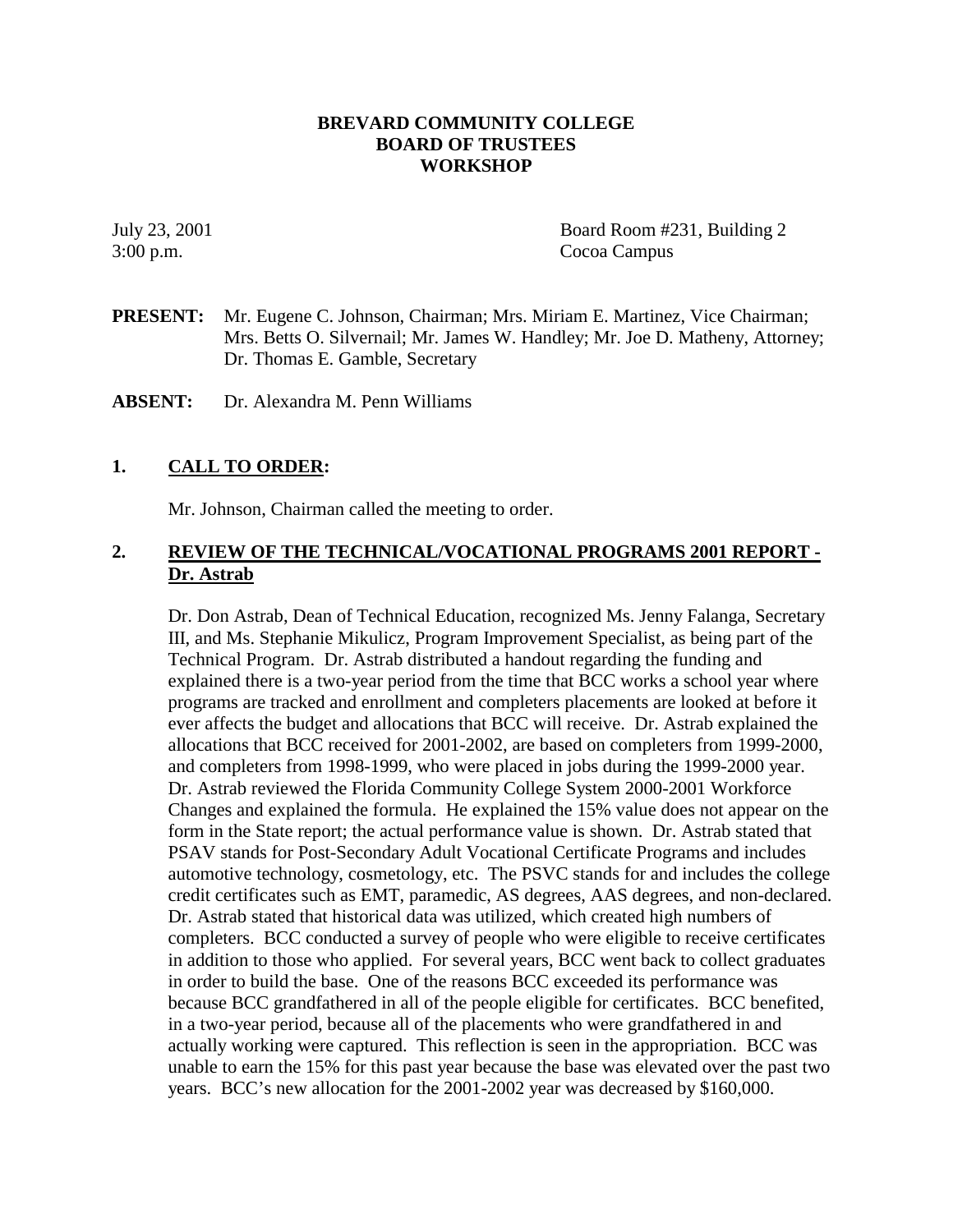Board of Trustees Workshop July 23, 2001 Page –2-

> Dr. Astrab explained that he has taken the past two years to look at each certificate to compare graduates, completers, and walk-through, trying to figure out where BCC lost the \$160,000. Dr. Astrab did identify two programs, which could account for the majority of that money that BCC could have recouped. One program was the Harris SEE (Student Employment Education) Program. It ran for eight consecutive years, prior to that time, averaging approximately 22 graduates a year. The program was discontinued as Harris felt their employees had all been through the training and there was no longer a need. The second program that was discontinued was the Truck-Driving Academy. The combination of these two programs accounted for 50 completers and 50 placements. Those two alone would have exceeded the \$160,000 that BCC needed to earn the 15%. Dr. Astrab explained that even though there was a decrease, it does not mean that BCC was operating with that type of a net loss. When the Harris SEE program closed, three full-time positions that were jointly funded by Harris and BCC also disappeared. That could have accounted for \$75,000 in salary savings, from discontinuing the program, similar with the Truck Driving Program. Losing the completers was not a complete loss because there is recovery on the program operation side.

> Dr. Astrab explained that all of the Allied Health Programs place BCC in a unique scenario. Many of the programs in Allied Health have limited enrollments because articulation and accreditation agencies dictate the number of students allowed in the program. With all of the programs that have "caps" on the number of students they are allotted, in theory, they can only break even from one year to the next. The 85% is given up front so if the cohort group of students has a bad year where some drop out or they do not go to work, BCC cannot earn back the 15%. BCC recovers from the rest of the programs, such as business and IT programs where it is an open-ended enrollment policy. BCC has to look at the Allied Health area and strategically plan how to grow. This has been done with the Medical Assisting Program by moving to a second campus, which gives BCC the ability to take on additional students.

> Dr. Astrab stated that Dr. Tom Denison's marketing works into the Technical Program. A good example of this is what has been done with Electronics Systems Assembly. For example, Dr. Denison approached and worked with business and industry identifying needs with entry level soldering electronic technicians. As students go through training in Dr. Denison's area, BCC allows them the opportunity to do credit by exam and move right into a PSAV certificate. As Dr. Denison identifies companies that want training, it is looked at to see if there is a need for a new degree that BCC would like to implement. Dr. Gamble clarified that Dr. Denison's area is non-credit and Dr. Astrab's area is credit.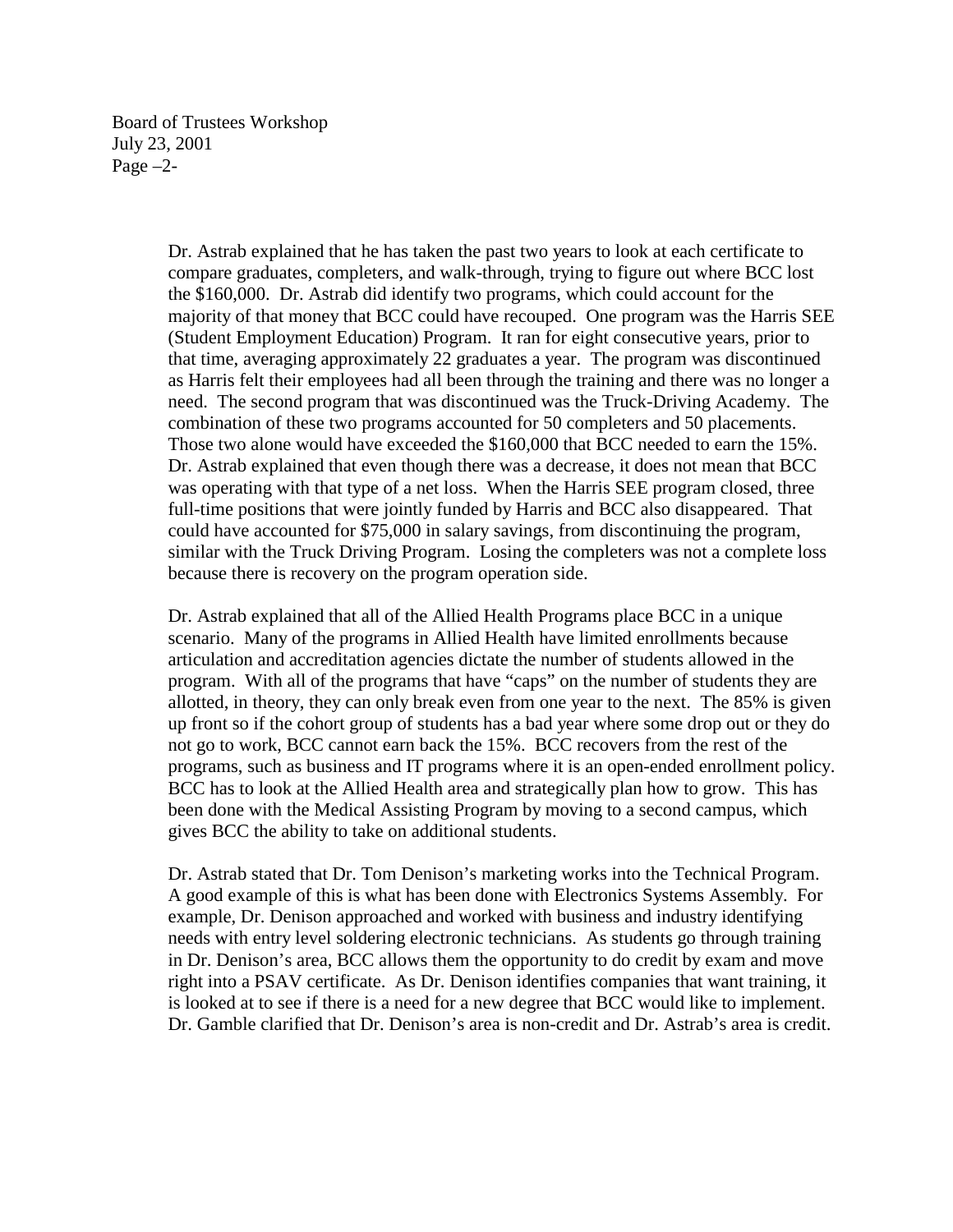Board of Trustees Workshop July 23, 2001 Page –3-

> Dr. Astrab reported that last year's data shows that all Florida Community Colleges did well because the State put an additional \$10 million into the workforce fund and that funds were distributed to all of the schools. The report showed that this year there was only an additional \$2 million placed in to the workforce fund. The report shows that all Florida Community Colleges averaged about 4% less than was received last year. Dr. Gamble stated the formula in the State of Florida is designed to cushion against the smaller colleges having a catastrophic event. Mrs. Martinez stated the problem is that it does not allow BCC to be proactive if there should be an economic downturn. Dr. Gamble stated the Aerospace Program is going to be important because it is an evolving, developing arena for BCC. Dr. Astrab stated that one of the things BCC has done to try to help with the funding is to get students to declare degrees. If students declare their certificates as their major, that will help BCC with the funding formula and the program progression points (PPP).

Dr. Astrab reported on the Technical/Vocational Programs 2001 Report. Section One shows how BCC is getting information out on the programs. The Contact Directory sheet is geared for advisors and the Job Link areas so students can have a quick look at the various programs and information pertaining to each program. Dr. Astrab stated the Collegewide Curriculum Coordinating Assignment sheet, which is updated quarterly, is used internally to organize program review updates. A Campus President or member of the Cabinet is assigned to be a chair over specific programs. This goes into the faculty handbook and it dictates the flow of information for all of BCC Educational Programs curriculum. Dr. Astrab stated the "Instructions on How to Use the Major Program Codes" was redesigned for the Admissions area and it lists all of the programs and their codes. It is in the catalog and on every admission counter, collegewide, to help the students when they are enrolling.

Dr. Astrab referred to the Level 1 Program Review Summary and stated that BCC, is required by the state, to be involved in three reviews for program. The Level I review is community college based. BCC is running these Level 1 reviews on a continuous basis, which gives BCC an initial look at a program. The Level 2 review is approached when BCC identifies some deficiencies at the Level 1 stage and the Level 2 is a much more involved process. Level 2 is community college based, so each community college is required to review all programs at a Level 2 level every three years. The Level 3 review is a state-driven review based on Level 2 responses the State receives from the community colleges. From the Level I review, BCC categorizes programs into one of three areas; the program review list, the stable program list, and the exemplary program list. Faculty members and Dr. Astrab look at the program review list, review deficiencies, notify advisory committees, and discuss it at the next advisory committee meeting.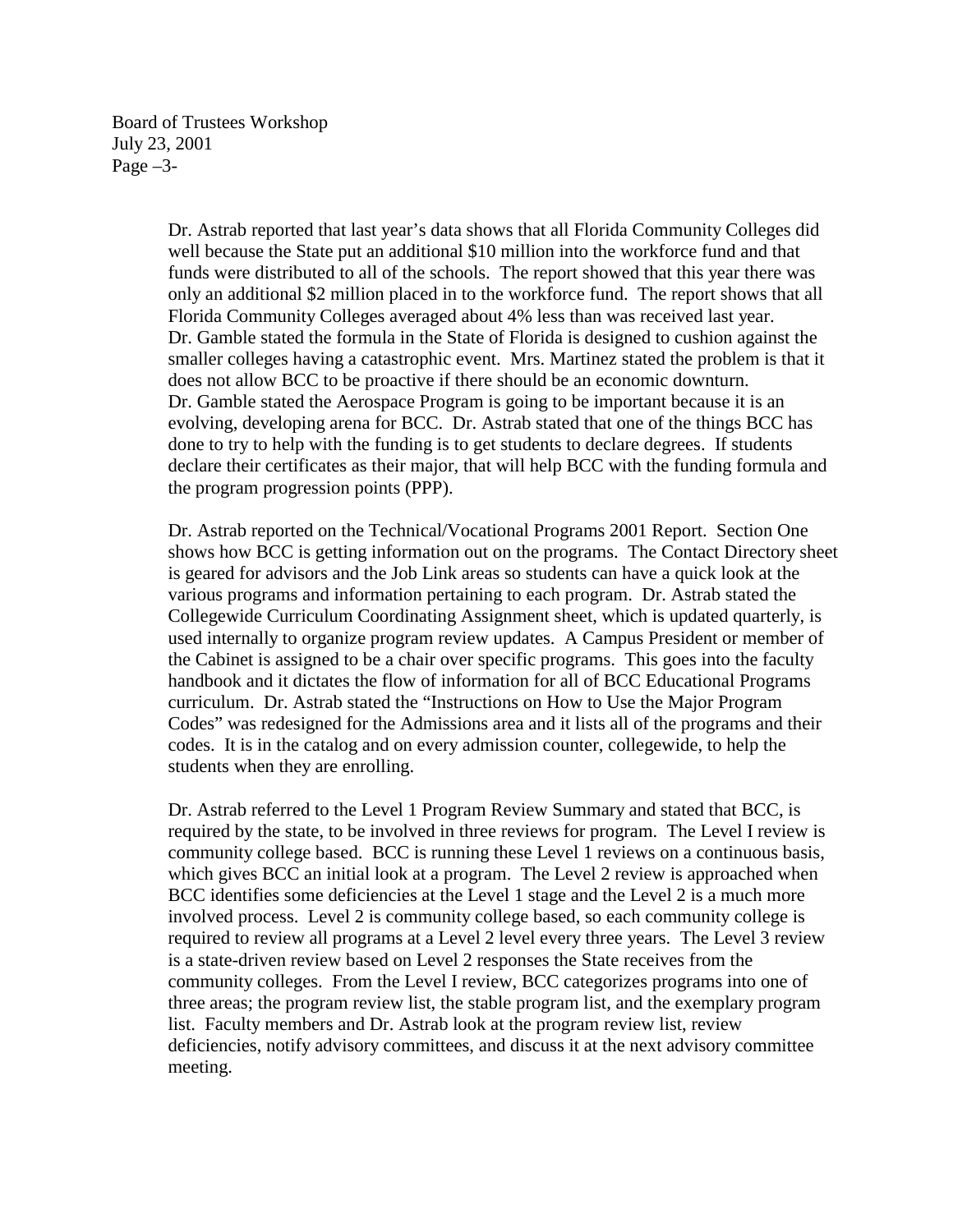Board of Trustees Workshop July 23, 2001 Page –4-

> Dr. Astrab stated that for demand, BCC would like to see, at the Level I, a minimum of at least 10 openings a year in Brevard County. For enrollment, BCC would like to see an average of 15 students in each class. Completers is listed as 20 percent. Dr. Astrab stated the reason for this is because many of BCC's programs are not cohort groups. He stated BCC is still looking at additional ways to better track program success. An occupational completion point (OCP), recently renamed a program progression point (PPP), will allow BCC to do this. This will also tell BCC how far people move through an AS degree and at what point they are getting a job. Dr. Astrab stated that students come to BCC, get the skills they need to get a job, and never return to earn the general education requirements and get the degree. Dr. Astrab stated if a student takes two or three classes, BCC will get some credit for those students because of the program progression point. Dr. Gamble stated the community college presidents, in the central part of the State, met and decided there should be a direct effort made with the new Board to make the point that the formula should be simplified and there should be credit for the headcount without limitations. Dr. Gamble stated that BCC is looking at, through the Business and Industry Training Center, providing an avenue for credit even after the noncredit offering has been completed. If it fits the course criteria, there is a \$50.00 fee to convert this.

Dr. Astrab stated that just because a program shows a deficiency at the Level 1 level and goes onto a program review list; it does not mean the program is closing. It is a starting point in the review analysis. Dr. Astrab presented the three-year Level 2 schedule. He also presented a new Level 2 procedure manual that has been reviewed and edited. Dr. Astrab stated he is soliciting input at this time for what should be included in the Level 2 procedure manual.

Dr. Astrab presented the newsletter distributed each term by the Technical Education Department. He also gave an update on the web site for Technical Education. Dr. Astrab provided an updated list of the Technical Advisory Committees. He reported an advisory committee is not always linked to just one certificate and may overlap in some areas. Dr. Astrab indicated the equipment and facilities at BCC meet the Technical Program needs. Dr. Astrab stated the State information BCC receives about the demographics of the county becomes secondary as to what the needs are in the area. The information used is driven locally rather than using information from the State. Dr. Gamble stated BCC receives more accurate data from the Workforce Development Board as well as the Economic Development Commission.